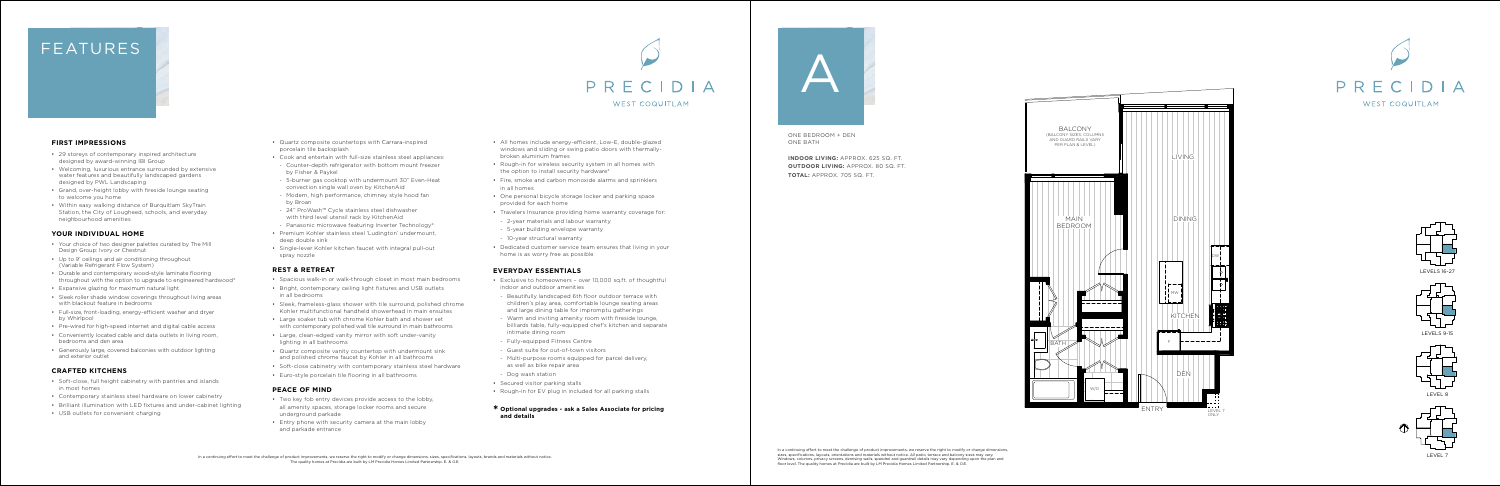In a continuing effort to meet the challenge of product improvements, we reserve the right to modify or change dimensions, sizes, specifications, layouts, orientations and materials without notice. All patio, terrace and balcony sizes may vary. Windows, columns, privacy screens, demising walls, spandrel and guardrail details may vary depending upon the plan and floor level. The quality homes at Precidia are built by LM Precidia Homes Limited Partnership. E. & O.E.

In a continuing effort to meet the challenge of product improvements, we reserve the right to modify or change dimensions, sizes, specifications, layouts, orientations and materials without notice. All patio, terrace and balcony sizes may vary. Windows, columns, privacy screens, demising walls, spandrel and guardrail details may vary depending upon the plan and floor level. The quality homes at Precidia are built by LM Precidia Homes Limited Partnership. E. & O.E.













ONE BEDROOM + DEN ONE BATH

**INDOOR LIVING:** APPROX. 625 SQ. FT. **OUTDOOR LIVING:** APPROX. 80 SQ. FT. **TOTAL:** APPROX. 705 SQ. FT.





TWO BEDROOM TWO BATH

**INDOOR LIVING:** APPROX. 751 SQ. FT. **OUTDOOR LIVING:** APPROX. 92 SQ. FT. **TOTAL:** APPROX. 843 SQ. FT.







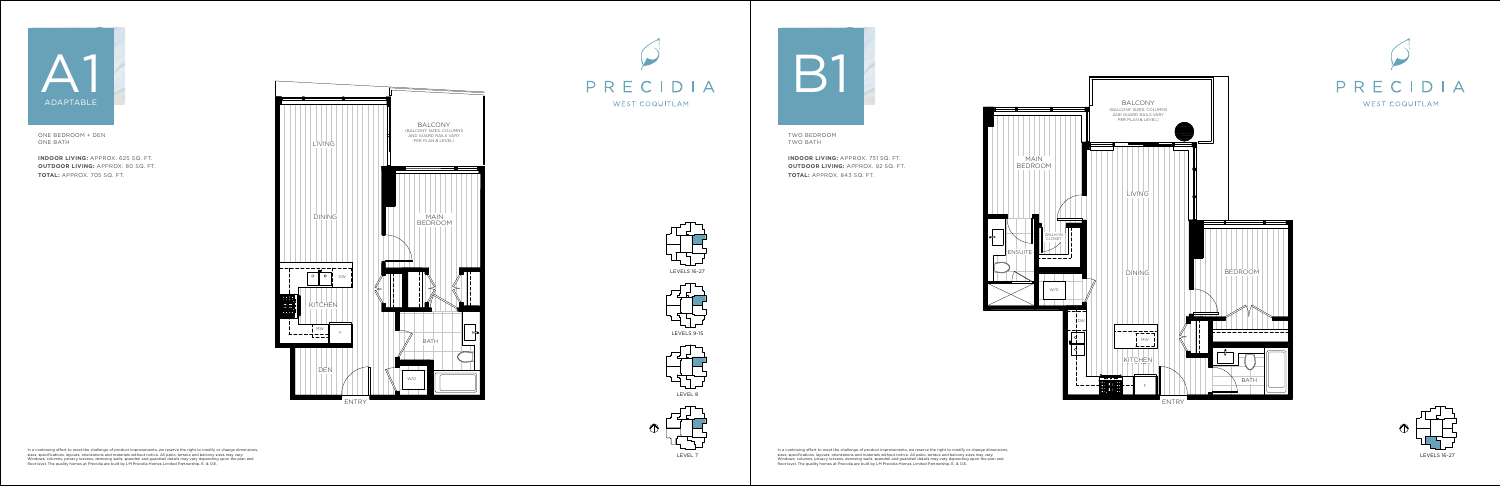In a continuing effort to meet the challenge of product improvements, we reserve the right to modify or change dimensions, sizes, specifications, layouts, orientations and materials without notice. All patio, terrace and balcony sizes may vary. Windows, columns, privacy screens, demising walls, spandrel and guardrail details may vary depending upon the plan and floor level. The quality homes at Precidia are built by LM Precidia Homes Limited Partnership. E. & O.E.



In a continuing effort to meet the challenge of product improvements, we reserve the right to modify or change dimensions, sizes, specifications, layouts, orientations and materials without notice. All patio, terrace and balcony sizes may vary. Windows, columns, privacy screens, demising walls, spandrel and guardrail details may vary depending upon the plan and floor level. The quality homes at Precidia are built by LM Precidia Homes Limited Partnership. E. & O.E.













TWO BEDROOM TWO BATH

**INDOOR LIVING:** APPROX. 843-847 SQ. FT. **OUTDOOR LIVING:** APPROX. 200-201 SQ. FT. **TOTAL:** APPROX. 1,043-1,048 SQ. FT.



TWO BEDROOM TWO BATH

**INDOOR LIVING:** APPROX. 808-816 SQ. FT. **OUTDOOR LIVING:** APPROX. 136-144 SQ. FT. **TOTAL:** APPROX. 944-960 SQ. FT.